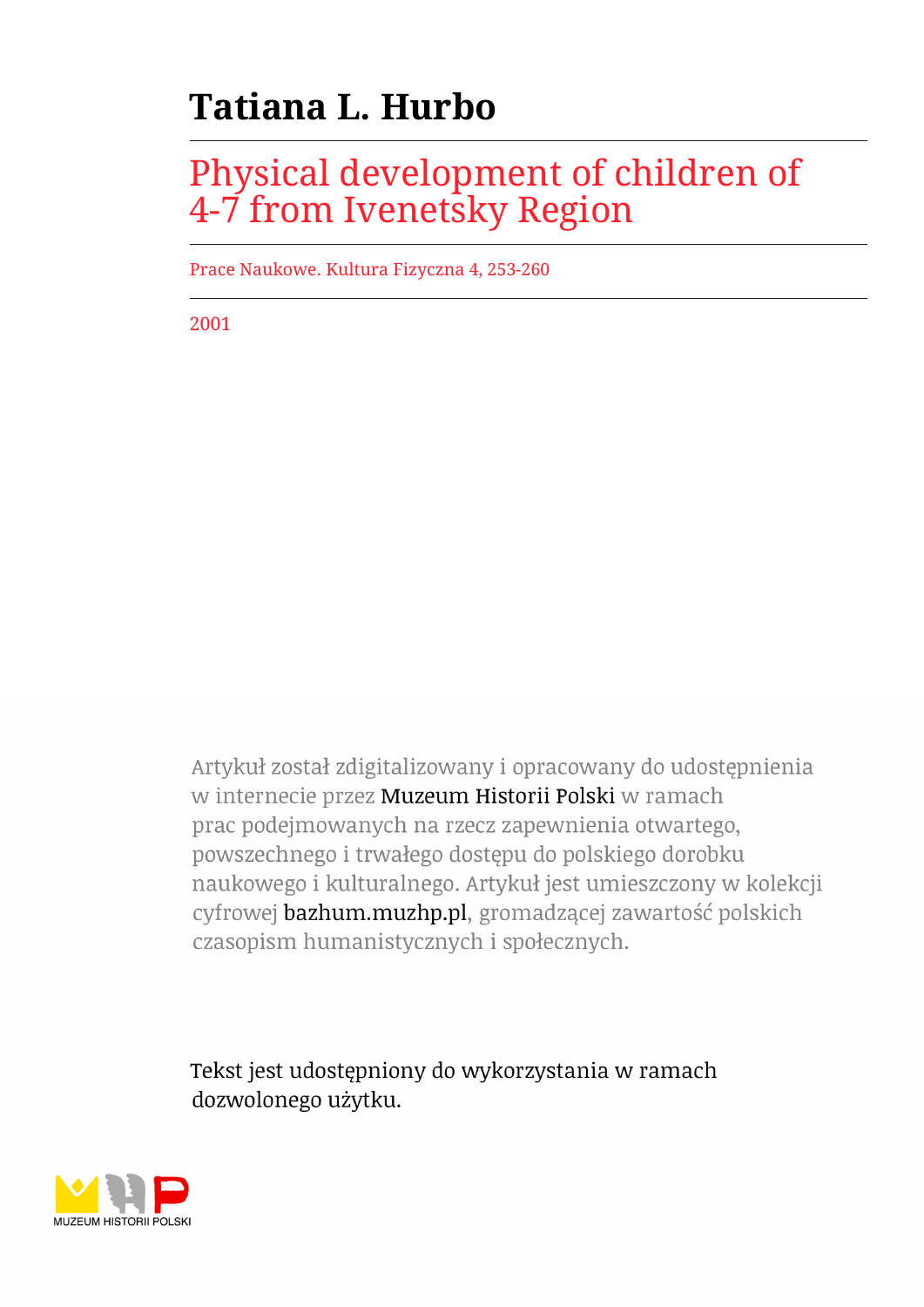#### PRACE NAUKOWE Wyższej Szkoły Pedagogicznej w Częstochowie Seria: KULTURA FIZYCZNA za zastawa za zastawa za iv, 2001

*Tatiana L. Hurbo*

### **PHYSICAL DEVELOPMENT OF CHILDREN OF 4 — 7 FROM IVENETSKY REGION**

In outcome of Chernobyl disaster about 25% of the territory of the Republic of Belarus has been exposed to the long-time radiative contamination. On this area more than a quarter of the population of country lived. Ivenetsky region of Vologinsky district of the Minsk province is included in monitored space. Since 1996 in the region wide-scale measures on control of health status and complex rehabilitation of living here population, first of all — children, have been systematically conducted with direct involvement of the Belarusian Committee "Children of Chernobyl".

Within the framework of annual medical examinations in 1999-2000 the research of physical development (PD) of 221 children of  $4 - 7$  (106 boys and  $115$  girls) in the settlement of Ivenets and neighbouring villages  $-$  Kamen, Sivitsa, Pershai and Dory  $-$  was conducted. By virtue of economical, ecological and series of other reasons since the 90-ies of the XX century the phenomenon of depopulation of the population has been watched (mortality considerably exceeds birth rate) in Belarus. As a result of drop of birth rate the quantity of children of pre-preschool and preschool age has decreased. Such situation is characteristic both for cities and for villages. For this reason the num ber of researched sex and age groups is low-level.

The data on main indices of PD is represented in table 1.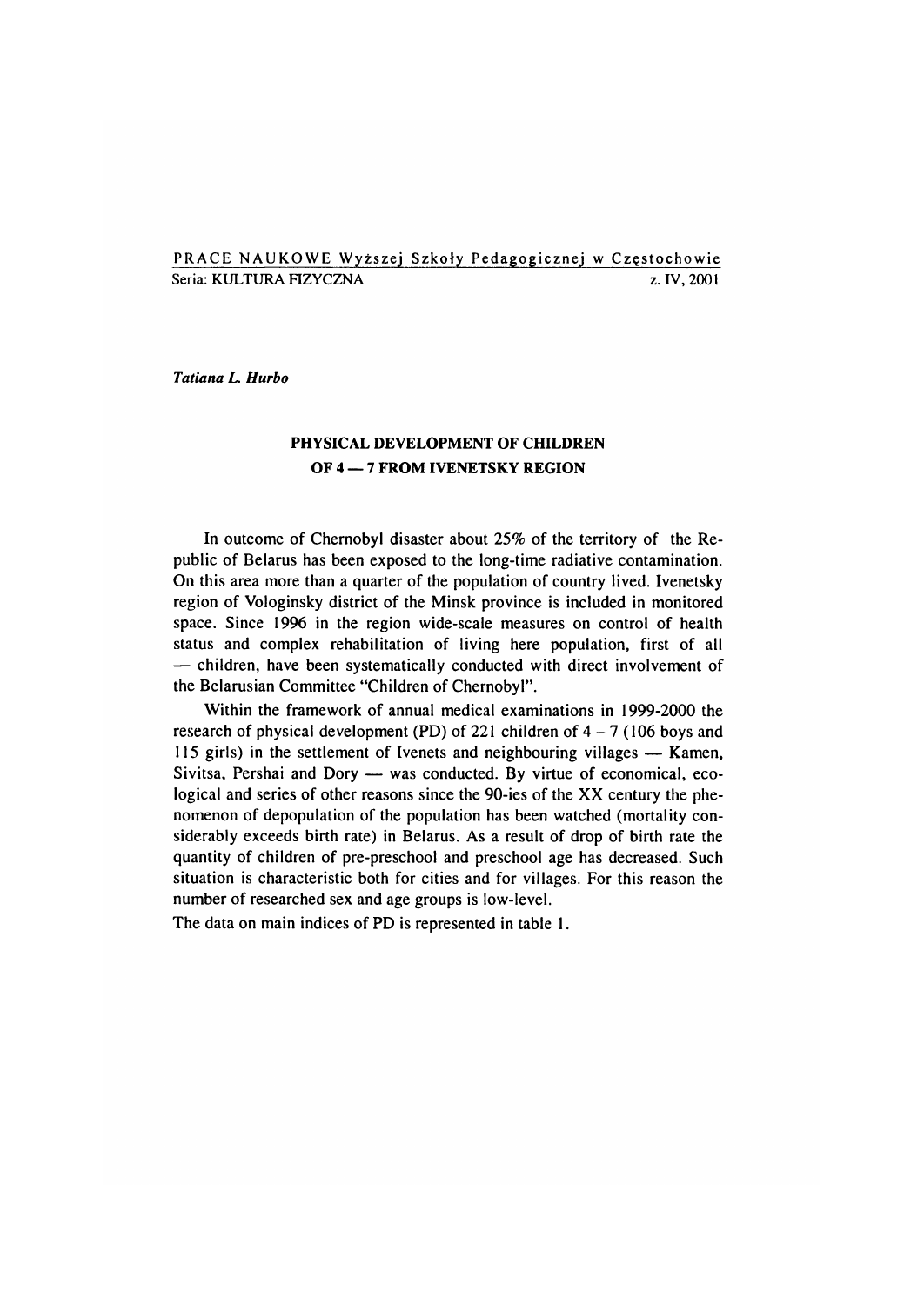| Age,  | <b>Girls</b><br><b>Boys</b> |       |      |     |                                    |      |    |       |      |     |      |      |
|-------|-----------------------------|-------|------|-----|------------------------------------|------|----|-------|------|-----|------|------|
| years | n                           | M     | m(M) | S   | m(S)                               | ٧    | n  | M     | m(M) | S   | m(S) | ٧    |
|       | Body length, cm             |       |      |     |                                    |      |    |       |      |     |      |      |
| 4     | 21                          | 104,5 | 0,9  | 4,1 | 0,6                                | 4,0  | 18 | 104,6 | 1,1  | 4,8 | 0,8  | 4,6  |
| 5     | 26                          | 112,4 | 1,0  | 5,0 | 0,7                                | 4,4  | 24 | 110,8 | 1,2  | 6,1 | 0,9  | 5,5  |
| 6     | 27                          | 116,4 | 1,0  | 5,3 | 0,7                                | 4,5  | 47 | 116,8 | 0,9  | 6,1 | 0,6  | 5,2  |
| 7     | 31                          | 126,9 | 1,1  | 6,0 | 0,8                                | 4.7  | 25 | 123,3 | 0,7  | 3,6 | 0,5  | 2,9  |
|       | Body mass, kg               |       |      |     |                                    |      |    |       |      |     |      |      |
| 4     | 21                          | 16,9  | 0,4  | 1,8 | 0,3                                | 10,4 | 18 | 17,0  | 0,5  | 2,0 | 0,3  | 11,5 |
| 5     | 26                          | 19,5  | 0.5  | 2,3 | 0,4                                | 13,0 | 24 | 19,0  | 0,4  | 2,1 | 0,3  | 11,2 |
| 6     | 27                          | 21,3  | 0.6  | 3,0 | 0,4                                | 14,1 | 48 | 21,8  | 0,5  | 3,6 | 0,4  | 16,4 |
| 7     | 31                          | 26,1  | 0,7  | 3,8 | 0,5                                | 14,4 | 25 | 23,6  | 0,6  | 3,0 | 0,4  | 12,6 |
|       |                             |       |      |     | Circumference of thoracal cell, cm |      |    |       |      |     |      |      |
| 4     | 21                          | 55,3  | 0,4  | 2,0 | 0,3                                | 3,6  | 18 | 54,9  | 0,6  | 2,7 | 0,5  | 5,0  |
| 5     | 26                          | 57,8  | 0,4  | 1,8 | 0,3                                | 3,2  | 24 | 57,4  | 0,8  | 3,8 | 0,5  | 6,6  |
| 6     | 28                          | 59,0  | 0.6  | 3,0 | 0,4                                | 5,1  | 48 | 58,4  | 0,5  | 3,6 | 0,4  | 6,2  |
| 7     | 31                          | 61,6  | 0,6  | 3,2 | 0,4                                | 5,3  | 25 | 59,2  | 0,6  | 3,0 | 0,4  | 5,1  |

**Table 1. Main indices of physical development of children of Ivenetsky region (research of 1999 - 2000)**

During growing from 4 to 7 years old body length (BL) has increased for boys by 22,4 cm and for girls by 18,7 cm, body mass  $(BM)$  — by 9,2 and 5,6 kg, circumference of thoracal cell  $(CTC)$  — by 6,3 and 4,3 cm correspondingly. It is necessary to mark that the annual augmentation of total sizes of body took place rather uniformly, except for an interval from 6 to 7 years, when for the boys the greatest increases on all three main indices of PD were watched.

The estimation of PD was conducted on regional standards [3] in view of the references of Y.A. Yampolskaya [7]. The analysis of allocation of the received data has shown, that only  $54.8 - 73.0\%$  of the boys and  $64.0 - 83.4\%$ of the girls had PD within the limits of the norm. Least of deviations in PD have been detected for children of 4 and 5. So, per 4 years for 66,6% of the boys and 72,2% of the girls average indices of PD were defined, per 5 years — for 73,0% and 83,4% accordingly.

Deficit of BM was the most frequent variant of deviance from the BM norm in  $18,5 - 28,6\%$  of cases among the boys of  $4 - 6$ -year and in  $18,8 -22,2\%$  — among the girls of 4, 6 and 7 years.

The excess of BM is detected for children of 6- and 7. So, the surplas of BM have been met for the 6-year girls in 14,6% of cases, for 7-year girls — in 12% and for the 6-year boys — in 11,1% of cases, for 7-year — in  $38,7\%$ . Such high frequency of meeting surplus BM for the 7-year boys is stipulated by rising of share of tall people among them with greater than normal BM.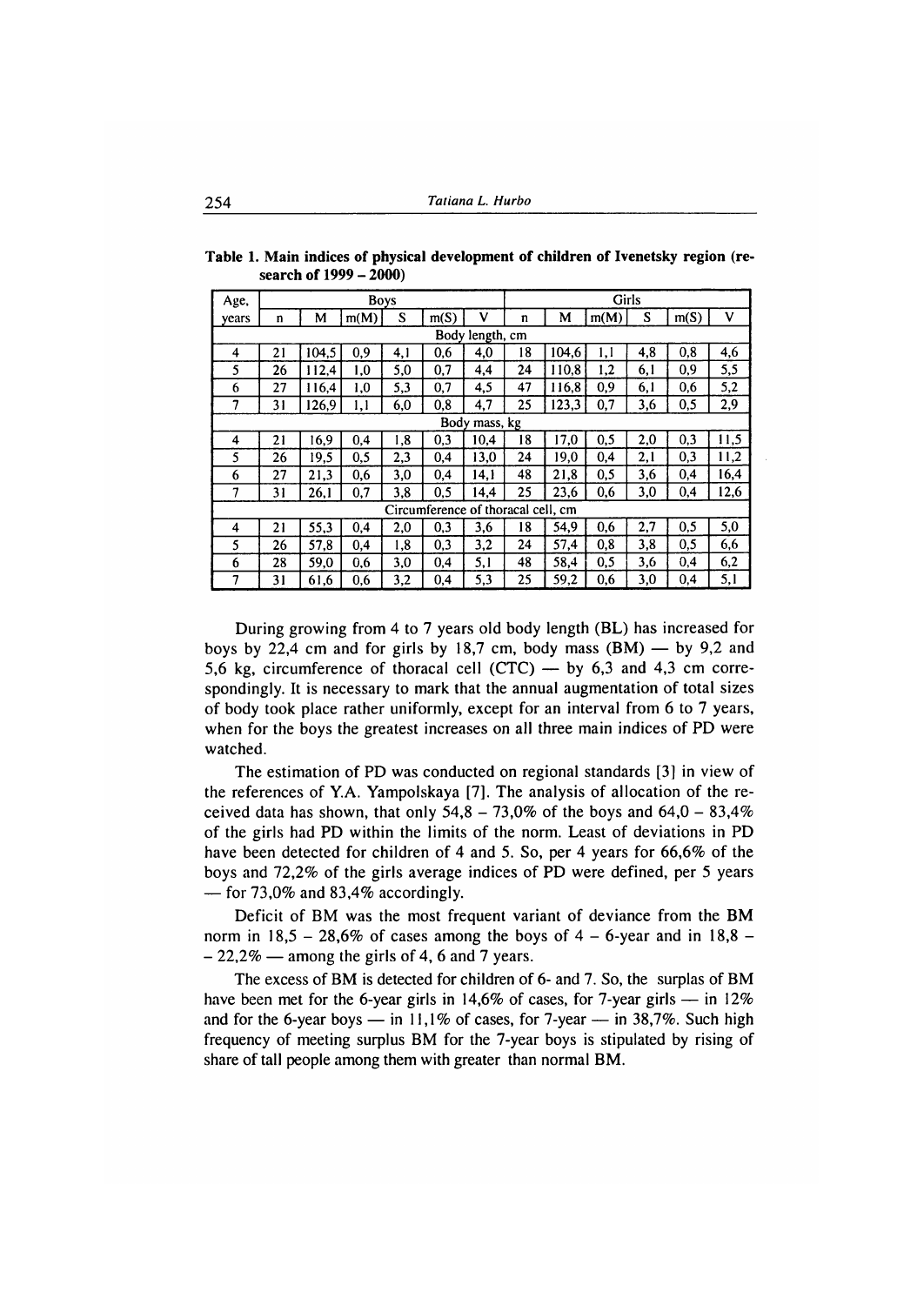The low estimations of BL were rare and met for  $5-$  and  $6$ -year boys  $(3,7 -3,9\%$ ) and  $5 - 7$ -year girls  $(2,1 - 8,3\%)$ .

The outcomes of PD research of children of Ivenetsky region at the age of 4—7 years were compared to the similar data received in the second half of the 90-ies in the cities of Minsk and Vitebsk  $[1, 4]$  and in the city of Chenstokhov in the Republic of Poland [8]. We supposed that not only regional and ethnic originality of PD indices would have an effect on outcomes of the com parative analysis, but also low degree of urbanization of the settlements where researched children from Ivenetsky region lived (tab. 2, 3).

**Table 2. Age variability of main indices of physical development for the boys from different regions of the**

| Age,  | Ivenetsky region<br>$1999 - 2000$ |     | Minsk<br>1996 – 1997               |                 | Vitebsk<br>1997 |     | Chenstokhov<br>1995 |     |  |  |
|-------|-----------------------------------|-----|------------------------------------|-----------------|-----------------|-----|---------------------|-----|--|--|
| years | М                                 | S   | M                                  | S               | М               | S   | M                   | S   |  |  |
|       |                                   |     |                                    | Body length, cm |                 |     |                     |     |  |  |
| 4     | 104,5                             | 4.1 | 105.1                              | 5,3             | 103,6           | 5,2 | 103,7               | 4,2 |  |  |
| 5     | 112,4                             | 5,0 | 111,9                              | 4,7             | 110.9           | 4,7 | 110,4               | 4,8 |  |  |
| 6     | 116,4                             | 5,3 | 117,7                              | 4,2             | 116,7           | 4,3 | 116,7               | 5,7 |  |  |
| 7     | 126,9                             | 6,0 | 121.4                              | 4,8             |                 |     | 122,0               | 5,6 |  |  |
|       | Body mass, kg                     |     |                                    |                 |                 |     |                     |     |  |  |
| 4     | 16,9                              | 1,8 | 18,1                               | 2,6             | 16,8            | 2,0 | 16,8                | 1,7 |  |  |
| 5     | 19,5                              | 2,5 | 20,5                               | 2,3             | 19,3            | 2,7 | 19,4                | 2,7 |  |  |
| 6     | 21,3                              | 3,0 | 22,6                               | 2,7             | 21,2            | 2,8 | 23,6                | 1,8 |  |  |
| 7     | 26,1                              | 3,8 | 23,9                               | 2,6             |                 |     | 23,8                | 4,9 |  |  |
|       |                                   |     | Circumference of thoracal cell, cm |                 |                 |     |                     |     |  |  |
| 4     | 55,3                              | 2,0 | 55.5                               | 2,9             | 55,2            | 2,4 | 55,0                | 1,9 |  |  |
| 5     | 57,8                              | 1,8 | 56,8                               | 2,5             | 58,1            | 3,6 | 57,0                | 3,7 |  |  |
| 6     | 59,0                              | 3,0 | 59,1                               | 2,9             | 59,2            | 3,2 | 57,8                | 3,4 |  |  |
| 7     | 61,6                              | 3,2 | 59,6                               | 2,9             |                 |     | 59,6                | 4,4 |  |  |

The comparison of information on BL demonstrates that children of both sexes of 5 and 7 years and also 4-year girls in Ivenetsky region are taller than children of their age in urban samplings introduced by us. At the age of 7 years distinctions reach statistically authentic level both for the boys and for the girls. Only 4 girls and boys at the age of 4, 6 years are lower than urban children.

It is possible to distinguish some peculiarities of allocation of BM indices. At the age of  $4 - 5$  years the boys of Minsk had the greatest BM, at the age of 6 — the boys of Chenstokhov ( $p < 0.001$ ). A little bit smaller BM indices of the boys from Ivenets draw them together with the boys from Vitebsk. Only per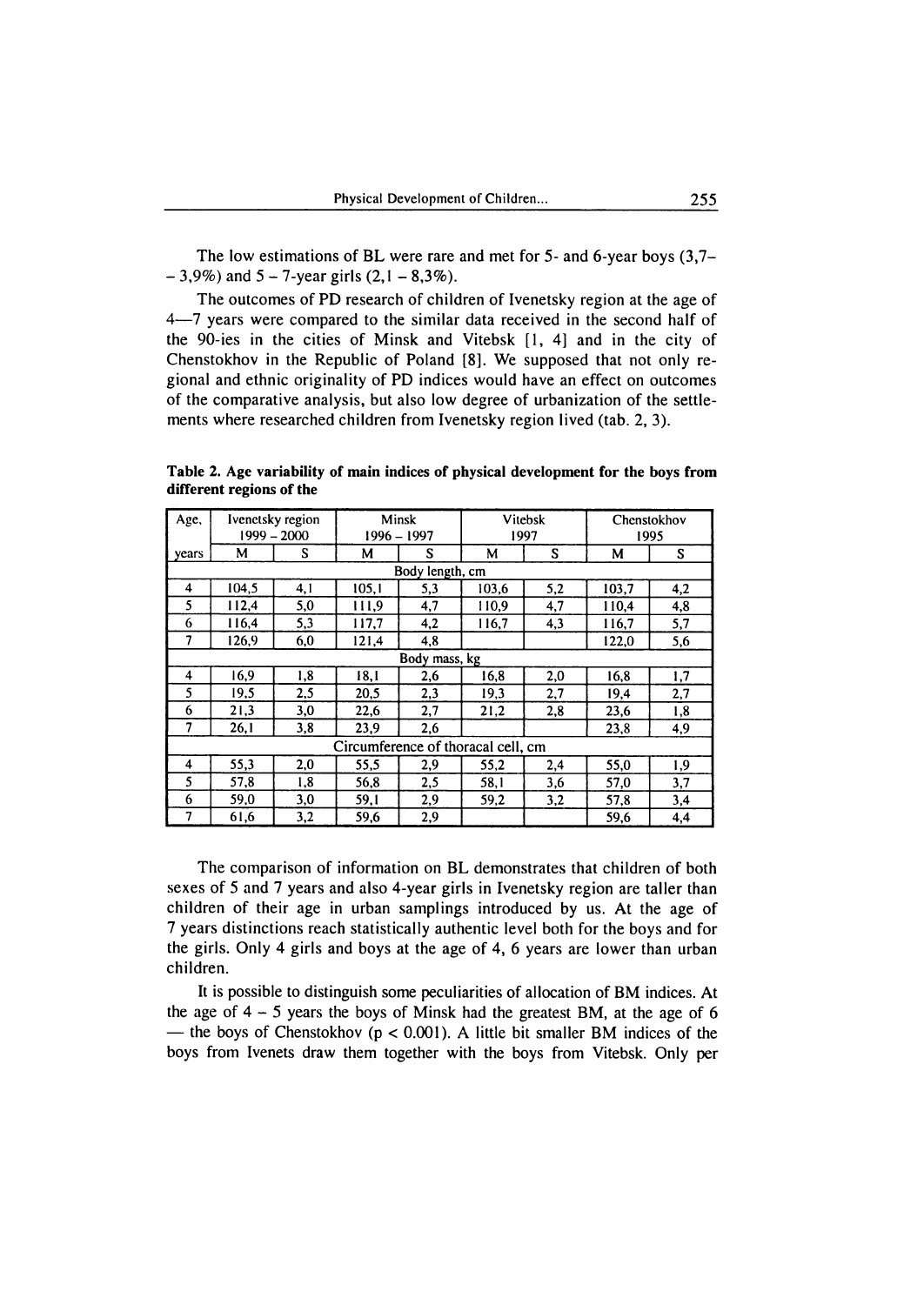*1* years the boys from Ivenets had the greatest BM (distinctions are statistically authentic).

| Table 3. Age variability of main indices of physical development for the girls |  |  |  |  |
|--------------------------------------------------------------------------------|--|--|--|--|
| from different regions of the Republic of Belarus and Poland                   |  |  |  |  |

| Age,           | Ivenetsky region<br>$1999 - 2000$ |     | Minsk<br>$1996 - 1997$ |                 | Vitebsk<br>1997                    |     | Chenstokhov<br>1995 |     |  |  |
|----------------|-----------------------------------|-----|------------------------|-----------------|------------------------------------|-----|---------------------|-----|--|--|
| years          | М                                 | S   | M                      | S               | M                                  | S   | м                   | S   |  |  |
|                |                                   |     |                        | Body length, cm |                                    |     |                     |     |  |  |
| 4              | 104,6                             | 4,8 | 104,2                  | 4,4             | 102,6                              | 4,1 | 103,8               | 6,1 |  |  |
| 5              | 110,8                             | 6,1 | 110,2                  | 6,0             | 109,5                              | 4,9 | 108,7               | 5,0 |  |  |
| 6              | 116,8                             | 6,1 | 116.9                  | 4,7             | 116.9                              | 4,6 | 114,6               | 5,8 |  |  |
| $\overline{7}$ | 123,3                             | 3,6 | 120.3                  | 6,1             |                                    |     | 120.8               | 6,5 |  |  |
|                | Body mass, kg                     |     |                        |                 |                                    |     |                     |     |  |  |
| 4              | 17,0                              | 2,0 | 17,7                   | 2,4             | 16,5                               | 2,1 | 16,4                | 1,8 |  |  |
| 5              | 19,0                              | 2,1 | 19,3                   | 3,3             | 18,3                               | 2,4 | 18,7                | 2,8 |  |  |
| 6              | 21,8                              | 3,6 | 21,7                   | 2,7             | 20,6                               | 2,8 | 20,5                | 3,4 |  |  |
| 7              | 23,6                              | 3,0 | 24,1                   | 3,3             |                                    |     | 22,5                | 4,4 |  |  |
|                |                                   |     |                        |                 | Circumference of thoracal cell, cm |     |                     |     |  |  |
| 4              | 54,9                              | 2,7 | 54,2                   | 2.1             | 54,9                               | 3,1 | 53,8                | 2,4 |  |  |
| 5              | 57,4                              | 3,8 | 55,1                   | 3,2             | 55,5                               | 3,1 | 55,6                | 3,2 |  |  |
| 6              | 58,4                              | 3,6 | 57,1                   | 2,7             | 57,3                               | 3,4 | 56,8                | 3,8 |  |  |
| 7              | 59,2                              | 3,0 | 58.6                   | 4,4             |                                    |     | 58,1                | 3,9 |  |  |

Both for the girls and boys the greatest BM was characteristic to the girls of Minsk (at the age of 4, 5 and 7 years). The minimum BM indices were marked for the girls from Vitebsk and Chenstokhov. The data of the girls from Chenstokhov are close to those of Minsk's girls, however they are less a little, and only per 6 years the girls from Ivenets had the highest BM among com pared groups.

For Ivenets's girls in all age groups STS is higher than for the urban girls of their age. At the age of 5 and 6 the difference reached statistically significant level. Among the 4-year boys the maximum CTC is watched for Minsk's boys, at 5 and  $6 -$  for Vitebsk's children, at 7  $-$  for Vitebsk's boys (at 7 years distinctions are authentic).

The relevant informative feature describing proportionality of development is the correlation of CTC and BL — indice of proportionality of development. According to this, indice children under the school age proved to be the most gracial in Minsk, where the boys of the age of 4, 5 and the girls of 4 - 6 years had the least values of the given index. However, at 7 years for children of Minsk the greatest ratio CTC to BL was marked. More often the given index had maximum ratings for children of Vitebsk (boys of  $4 - 6$  years and 4-year girls) and for children of Ivenetsky region (6-year boys and girls of 5, 6 years).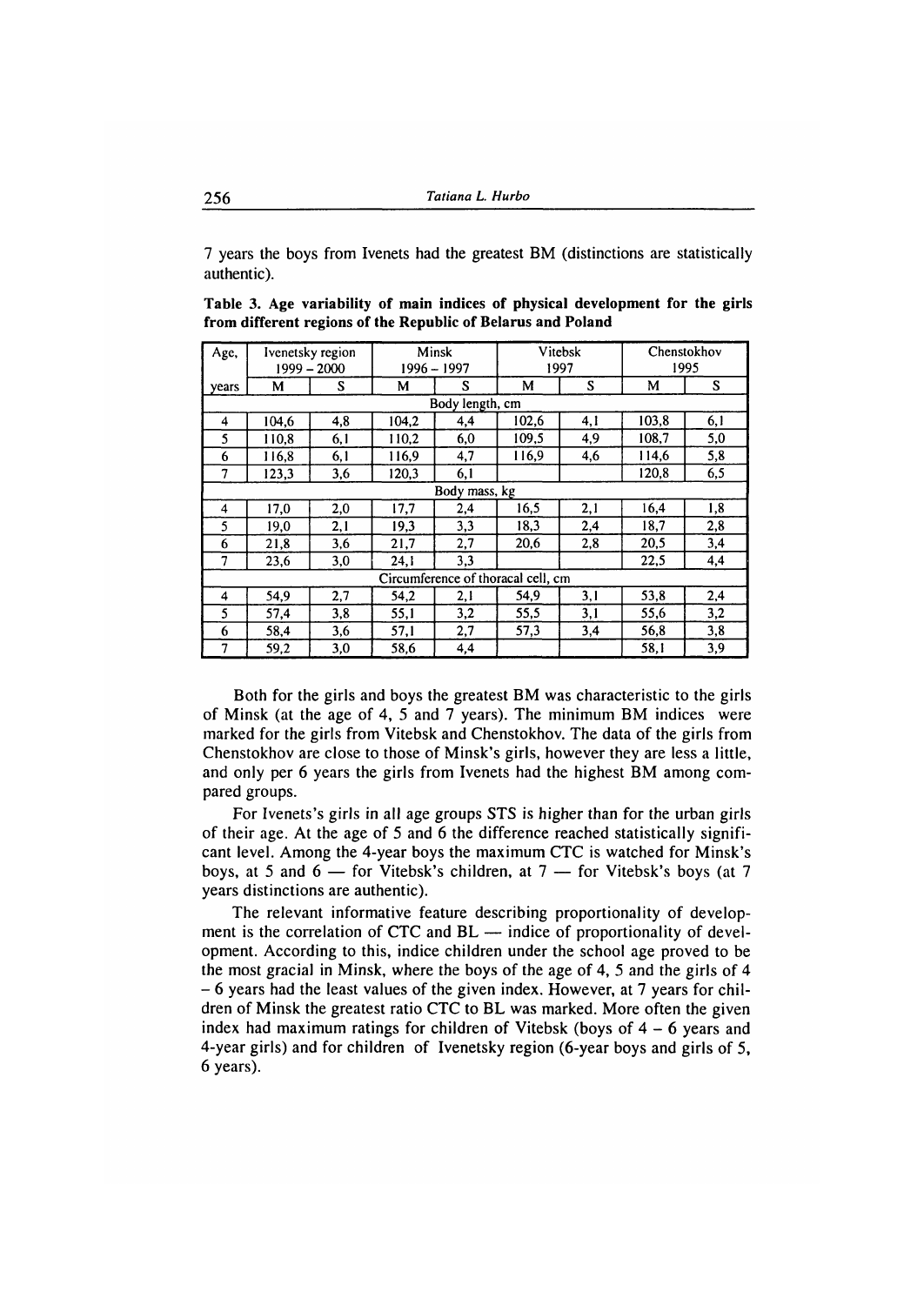For children from Ivenetsky region and Chenstokhov in the Republic of Poland the data on girths of a brachium, forearm, femur and anticnemion (tab. 4) were compared.

|                         | <b>Boys</b>                 |                  |      |                         | <b>Girls</b> |                  |      |             |  |
|-------------------------|-----------------------------|------------------|------|-------------------------|--------------|------------------|------|-------------|--|
| Age,                    |                             | Ivenetsky region |      | Chenstokhov             |              | Ivenetsky region |      | Chenstokhov |  |
| years                   |                             | $1999 - 2000$    |      | 1995                    |              | $1999 - 2000$    |      | 1995        |  |
|                         | М                           | S                | M    | S                       | M            | S                | M    | S.          |  |
|                         |                             |                  |      | Girth of a brachium, cm |              |                  |      |             |  |
| 4                       | 16,5                        | 0,9              | 17,0 | 1,0                     | 16,7         | 1,3              | 16,6 | 1,2         |  |
| 5                       | 17,2                        | 1,1              | 17,3 | 1,4                     | 16,5         | 1,2              | 17,3 | 1,7         |  |
| 6                       | 17,3                        | 1,2              | 17,4 | 1,6                     | 17,2         | 1,7              | 17,4 | 1,8         |  |
| 7                       | 18,1                        | 1,6              | 18,1 | 2,0                     | 18,3         | 1,7              | 17,7 | 1,8         |  |
|                         |                             |                  |      | Girth of a forearm, cm  |              |                  |      |             |  |
| $\overline{\mathbf{4}}$ | 16,6                        | 0,7              | 16,3 | 1,1                     | 16,8         | 1,0              | 16,1 | 1,3         |  |
| 5                       | 17,2                        | 1,0              | 16,6 | 1,6                     | 16,7         | 1,1              | 16,1 | 2,0         |  |
| 6                       | 17,4                        | 1,3              | 17,1 | 1,3                     | 17,1         | 1,4              | 16,5 | 1.3         |  |
| $\overline{7}$          | 18,0                        | 1,4              | 17,5 | 2,0                     | 17.7         | 1,2              | 16,9 | 2,4         |  |
|                         |                             |                  |      | Girth of a femur, cm    |              |                  |      |             |  |
| 4                       | 32,8                        | 1,1              | 31,0 | 3,1                     | 32,9         | 3,2              | 31,9 | 2,6         |  |
| 5                       | 34,5                        | 2,6              | 32,5 | 3,4                     | 34.1         | 2,3              | 33,4 | 3,6         |  |
| 6                       | 34,9                        | 4,1              | 34,2 | 3,3                     | 35,4         | 3,7              | 34,2 | 3,3         |  |
| 7                       | 37,9                        | 4,0              | 36,0 | 3,8                     | 38,4         | 2,2              | 35,7 | 3,9         |  |
|                         | Girth of an anticnemion, cm |                  |      |                         |              |                  |      |             |  |
| 4                       | 23,0                        | 1,2              | 22,5 | 1,4                     | 23,3         | 1,5              | 22,5 | 1,6         |  |
| 5                       | 24,1                        | 1,6              | 23,5 | 2,0                     | 24,0         | 1,6              | 23,5 | 1,8         |  |
| 6                       | 24,3                        | 1,6              | 23,9 | 1,8                     | 24,4         | 2,0              | 24,3 | 2,4         |  |
| 7                       | 25,5                        | 2,4              | 25,1 | 2,2                     | 25,6         | 1,4              | 24,9 | 2,5         |  |

| Table 4. Sex and age variability of girths of extremities for children from Ivenetsky |  |
|---------------------------------------------------------------------------------------|--|
| region and Chenstokhov                                                                |  |

The analysis of received outcomes has mirrored higher indices of girth of forearm, femur and anticnemion for children from Ivenets as contrasted to the inhabitants of Chenstohkov, though the difference has not reach statistically significant level. Only by the girth of a brachium the boys of  $4 - 6$  and girls of 5 and 6 from Chenstohkov exceeded the coevals from Ivenets.

The problem of reaching "school maturity" by children is one of the major in depicted period of life  $(4 - 7$  years). Under "school maturity" a level of psychophysiological and morphological maturity sufficient for the beginning of systematic training at school is implied [2]. The estimation of morphological maturity is grounded on accelerated in this period change of proportions of a body: growth of a head and upper segment of a body (head and neck) is retarded and growth of extremities is simultaneously accelerated [5]. For defi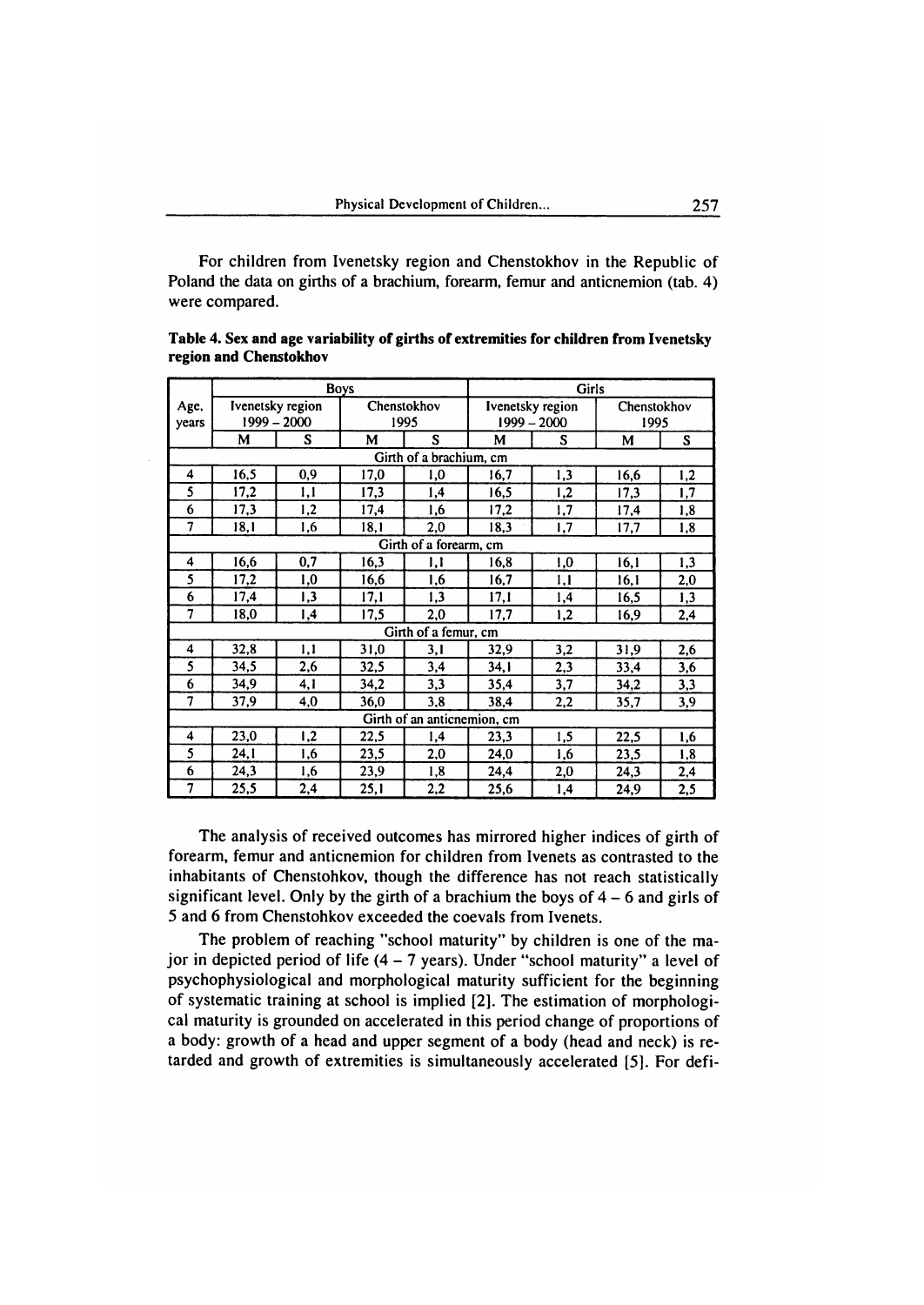nition of morphological maturity the Philippine test and three indices are utillized. The Philippine test is, that a right hand of the child at a vertical position of a head is put on sinciput and his/her fingers are drawn out toward the left ear. Positive variant of the Philippine test (if the finger tips reaches the ear) testifies to biological maturity of the child  $[6]$ . Index 1 — ratio of an upper segment of a body to BL; index  $2$  — ratio of girth of a head to BL; index 3 — ratio of an physionomical altitude of a face to BL. All indexes are expressed in percents.

For children of  $4 - 7$  from Ivenetsky region the Philippine test was conducted and three indices of "school maturity" were calculated (tab. 5).

**Table 5. Sex and age variability of indices of "school maturity" for children of Ivenetsky region (in %)**

| Age,                    | Index 1      |               |       | Index 2       | Index 3 |               |  |  |  |
|-------------------------|--------------|---------------|-------|---------------|---------|---------------|--|--|--|
| years                   | м            | $Min - Max$   | M     | $Min - Max$   | M       | $Min - Max$   |  |  |  |
|                         |              |               |       |               |         |               |  |  |  |
| $\overline{\mathbf{4}}$ | 22,9         | $21,5 - 25,2$ | 49,2  | $46,0 - 53,4$ | 14,6    | $13.6 - 15.6$ |  |  |  |
| - 5                     | 22,6         | $20,6 - 30,0$ | 46,3  | $42.4 - 49.2$ | 13,9    | $13.3 - 15.2$ |  |  |  |
| -6                      | 21,1         | $19,1 - 22,3$ | .44,7 | $42.3 - 48.3$ | 13,4    | $12.2 - 14.7$ |  |  |  |
|                         | 19,5         | $17,8 - 21,8$ | 40,6  | $38.2 - 43.8$ |         |               |  |  |  |
|                         | <b>Girls</b> |               |       |               |         |               |  |  |  |
| 4                       | 22,8         | $21.0 - 25.8$ | 48,8  | $42.7 - 53.1$ | 14,0    | $12,9 - 14,7$ |  |  |  |
| 5                       | 21,6         | $20,2 - 23,3$ | 46,0  | $41.3 - 52.4$ | 14,0    | $12,8 - 15,9$ |  |  |  |
| 6                       | 20,3         | $16.2 - 23.1$ | 43,9  | $39,6 - 52,1$ | 13,4    | $12,6 - 14,8$ |  |  |  |
|                         | 19.8         | $18.6 - 22.1$ | 42.4  | $39.5 - 45.1$ |         |               |  |  |  |

According to our data the average age of performance of the Philippine test (age at which test is fulfilled by 50% of researched children), both for the boys and for the girls has been 5 years 4 months. However, by 6 years 83,3% of the girls and only 66,7% of the boys fulfilled the Philippine test.

Analysis of indices of "school maturity" testifies to intensifying of growth intensity of the girls in this period of development. So, at the age of 5 71,4 - 76,9% of the boys have been referred to immature, while among the girls the immature have compounded  $33,3 - 50,0\%$ . Per 6 years  $70,6 - 80,0\%$ of the boys have been reffered to average mature and mature type, among the girls similar degrees of maturity have been reached by  $71,9 - -92,8\%$ .

Thus, on the basis of the analysis of PD indices of children from Ivenetsky region one can made the following outputs:

The majority of researched children of  $4 - 7$  years had PD in limits of the norm.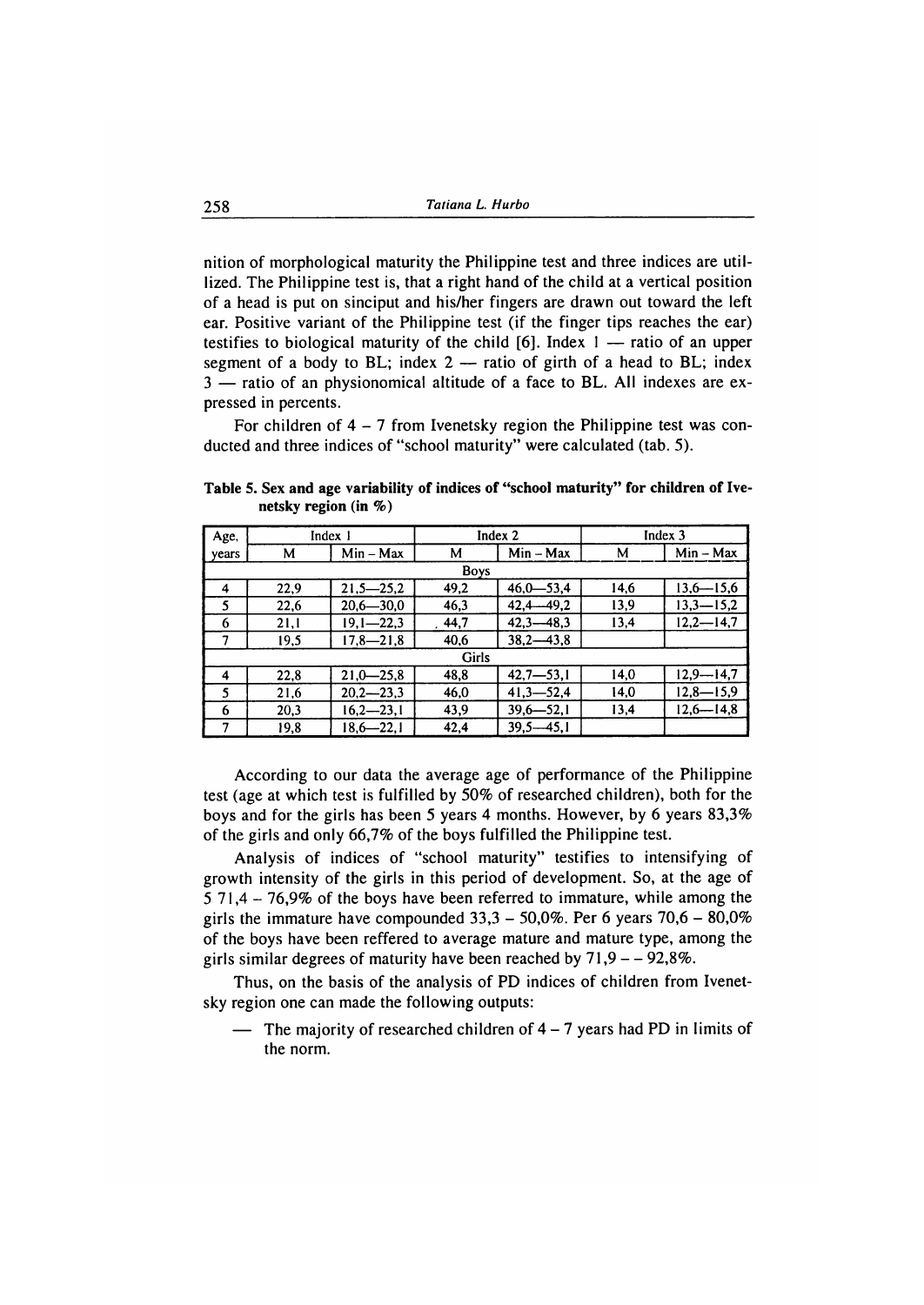- Among PD deviations the most frequently met was the variant connected with BM deficit.
- The PD indices of the Ivenets's girls in comparison to the similar data of coevals from the cities of Belarus and Poland were characterized by higher values of BL and BM and the majority of girth sizes of a trunk and extremities. It is possible to suspect that such PD characteristics were influenced by the features of country way of life, as it is known that for agricultural children altitude and girth sizes are usually larger.
- A little bit diverse PD tendency took place for the boys from Ivenets. As well as the girls they are a little bit higher than their coevals, they have larger girths of extremities (except for a girth of a brachium). However their BM is low-level and CTC is lower than for urban coevals. It is possible to explain this lag on the most relevant PD indices by the greater ecosensitivity of a man's organism, i.e. its greater sensitivity to influencing of unfavourable both ecological and economic factors. The group of 7-year boys from Ivenets proved to be an exception, as according to all signs of physical development they anticipated their coevals.
- The analysis of performance by children of the Philippine test and indices of "school maturity" has shown that, as a whole, the girls from Ivenets at the given stage of development anticipated the boys in intensity of processes of growth and maturing.

### **Bibliography**

- Гурбо Т.Л. Динамика во времени показателей физического развития детей дошкольного возраста г. Минска, Glasnik antropoloskog drustya Jugoslavije. Sv. 34. Beograd, 1998 - 99. Str. 61 - 66.
- *М орфофункциональное созревание основных ф изиологических систем организма дет ей дошкольного возраста.* Под ред. М.В. А нтроповой и М.М. Кольцовой. М., Педагогика, 1983.
- Нормативные таблицы оценки физического развития различных воз*раст ны х групп населения Беларуси.* Под ред. Ј1.И. Тегако. Мн., 1998.
- Нурбаева М.В., Василенко С.Г., Павленко В.H., Беренштейн Г.Ф. *Физическое развит ие дошкольников Витебска за период с 1962 по* 1997 гг. Веснік Віцебскага дзяржаунага універсітэта ім. П.М.